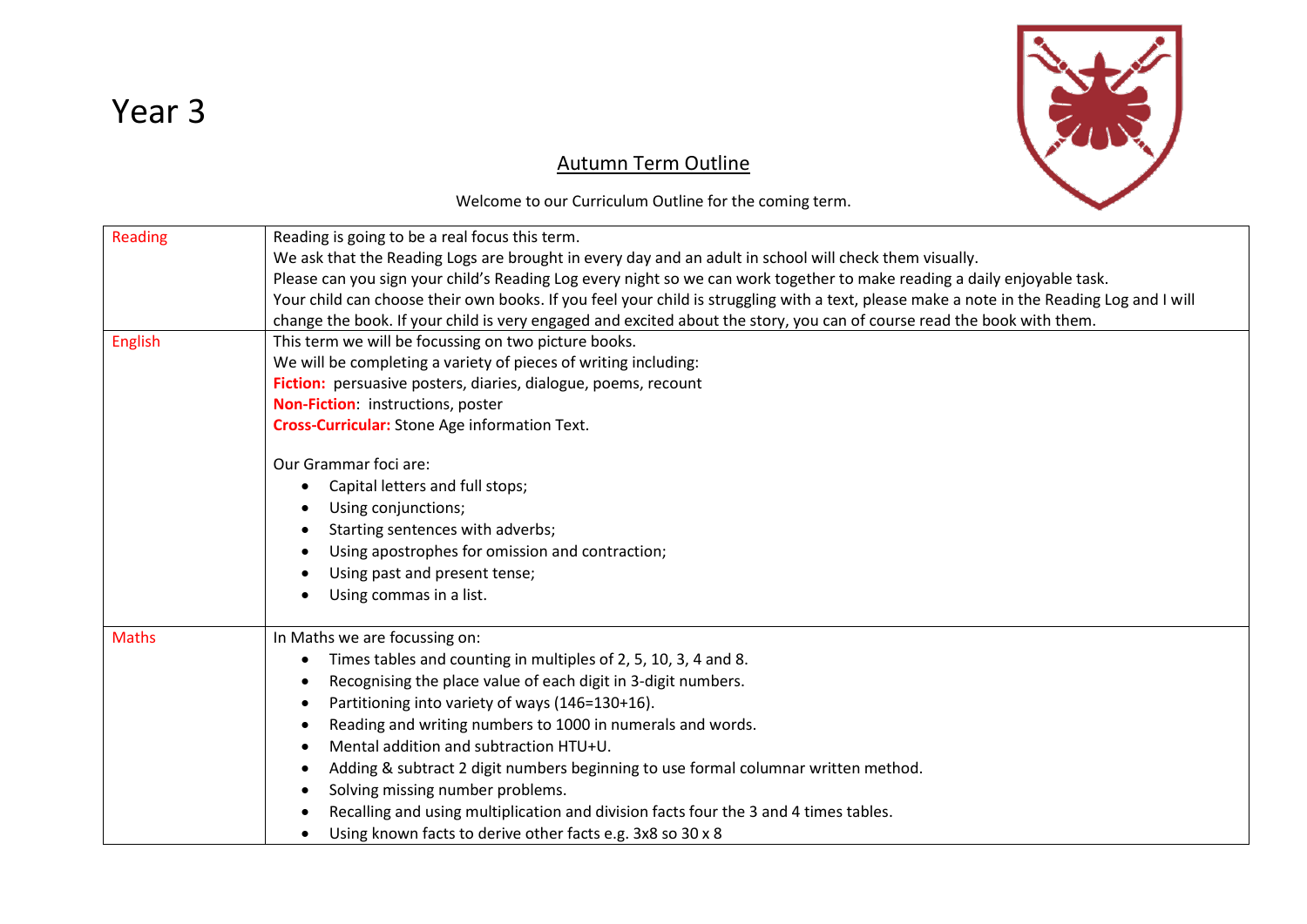|                                                                                                                                                                                                                                                                                                                                                                                                                                                                | Drawing 2D shapes including polygons & polyhedrons. Identifying lines of symmetry.<br>$\bullet$<br>Recognising and describing a variety of 3D shapes.<br>$\bullet$                                                                                                                                                                                                                                                                                                                                                                                                                                                                                                                                                                                                      |                                                                                                                                                                                                                                                                                                                                                                                                                                                                                                                                       |                                                                                                                                                                                                                                        |
|----------------------------------------------------------------------------------------------------------------------------------------------------------------------------------------------------------------------------------------------------------------------------------------------------------------------------------------------------------------------------------------------------------------------------------------------------------------|-------------------------------------------------------------------------------------------------------------------------------------------------------------------------------------------------------------------------------------------------------------------------------------------------------------------------------------------------------------------------------------------------------------------------------------------------------------------------------------------------------------------------------------------------------------------------------------------------------------------------------------------------------------------------------------------------------------------------------------------------------------------------|---------------------------------------------------------------------------------------------------------------------------------------------------------------------------------------------------------------------------------------------------------------------------------------------------------------------------------------------------------------------------------------------------------------------------------------------------------------------------------------------------------------------------------------|----------------------------------------------------------------------------------------------------------------------------------------------------------------------------------------------------------------------------------------|
| <b>RE</b>                                                                                                                                                                                                                                                                                                                                                                                                                                                      | In RE our topics are The Christian Family and Mary Our Mother.<br>We are learning about our place in the Christian Family and thinking about the meaning of family. We are also learning about the Seven<br>Sacraments of our faith focussing particularly on the moment we joined the Catholic faith - our Baptisms. In the second half of the term we<br>are looking at Mary Our Mother. We are reflecting on our relationship with her and how she loves us. We finish the term by reflecting on<br>the upcoming Advent and Christmas season, making our Advent promises and thinking about how Jesus came in to our world. Mrs Walter<br>teaches our main RE lesson.<br>We will also begin studying Buddhism and are learning about the founder Siddhartha Gautama. |                                                                                                                                                                                                                                                                                                                                                                                                                                                                                                                                       |                                                                                                                                                                                                                                        |
| <b>Science</b><br>This term we are learning about balanced and<br>healthy diets. We are also focusing on how our<br>bodies move including muscles, skeletons and<br>different types of joints.                                                                                                                                                                                                                                                                 |                                                                                                                                                                                                                                                                                                                                                                                                                                                                                                                                                                                                                                                                                                                                                                         | Art<br>In Art we are focussing on Still Life. We will be using<br>a variety of mediums to create different still life<br>pictures.<br>We are specifically focussing on the art of Paul<br>Cezanne and Giuseppe Arcimboldo.                                                                                                                                                                                                                                                                                                            | <b>History</b><br>We are learning about the Stone Age through to the<br>Iron Age. We will be looking at animals form this<br>period, how they communication using drawing/art<br>and the landscape.                                    |
| Computing<br>This term we are learning all about Microsoft Word<br>and how to produce different files using texts and<br>graphics. We are focussing on improving our touch<br>typing skills and also learning how to create<br>documents using lots of different features e.g. text<br>boxes, photos, videos and hyperlinks<br>Our E Safety sessions will be thinking about how to<br>recognise cyber bullying and identifying how to<br>avoid adverts online. |                                                                                                                                                                                                                                                                                                                                                                                                                                                                                                                                                                                                                                                                                                                                                                         | <b>DT</b><br>This term we are going to link our DT learning to our<br>Computing learning. We are going examine different<br>packaging thinking about audience and who it is<br>meant for. We will design our own snack packaging<br>on paper and then on the computer thinking about<br>audience and what we want our buyers to think<br>about. We are going to research different types of<br>packaging, linking this to how we recycle. We are<br>going to link to our maths as we look at how<br>packaging is made from 3D shapes. | <b>RHE</b><br>This term in we are focussing on:<br><b>Constructive Criticism</b><br>$\bullet$<br>The need for Rules<br>$\bullet$<br>New Friendships<br>New Playground-New Rules<br>$\bullet$<br>Knowing how to calm down.<br>$\bullet$ |
| <b>Music</b><br>In Music we are going to practise our listening skills-<br>really thinking about the timbre, mood and<br>instrumentation of a variety of pieces. We are going<br>to learn all about rhythm, beat and pulse; writing<br>our own rhythms and performing them together<br>using a variety of implements such as sticks, cups                                                                                                                      |                                                                                                                                                                                                                                                                                                                                                                                                                                                                                                                                                                                                                                                                                                                                                                         | <b>PE</b><br>We will be focussing on Tag Rugby with our external coaches.<br>In class we are going to be focussing on our dance skills through partner work and using actions to<br>represent different ideas and themes.                                                                                                                                                                                                                                                                                                             |                                                                                                                                                                                                                                        |